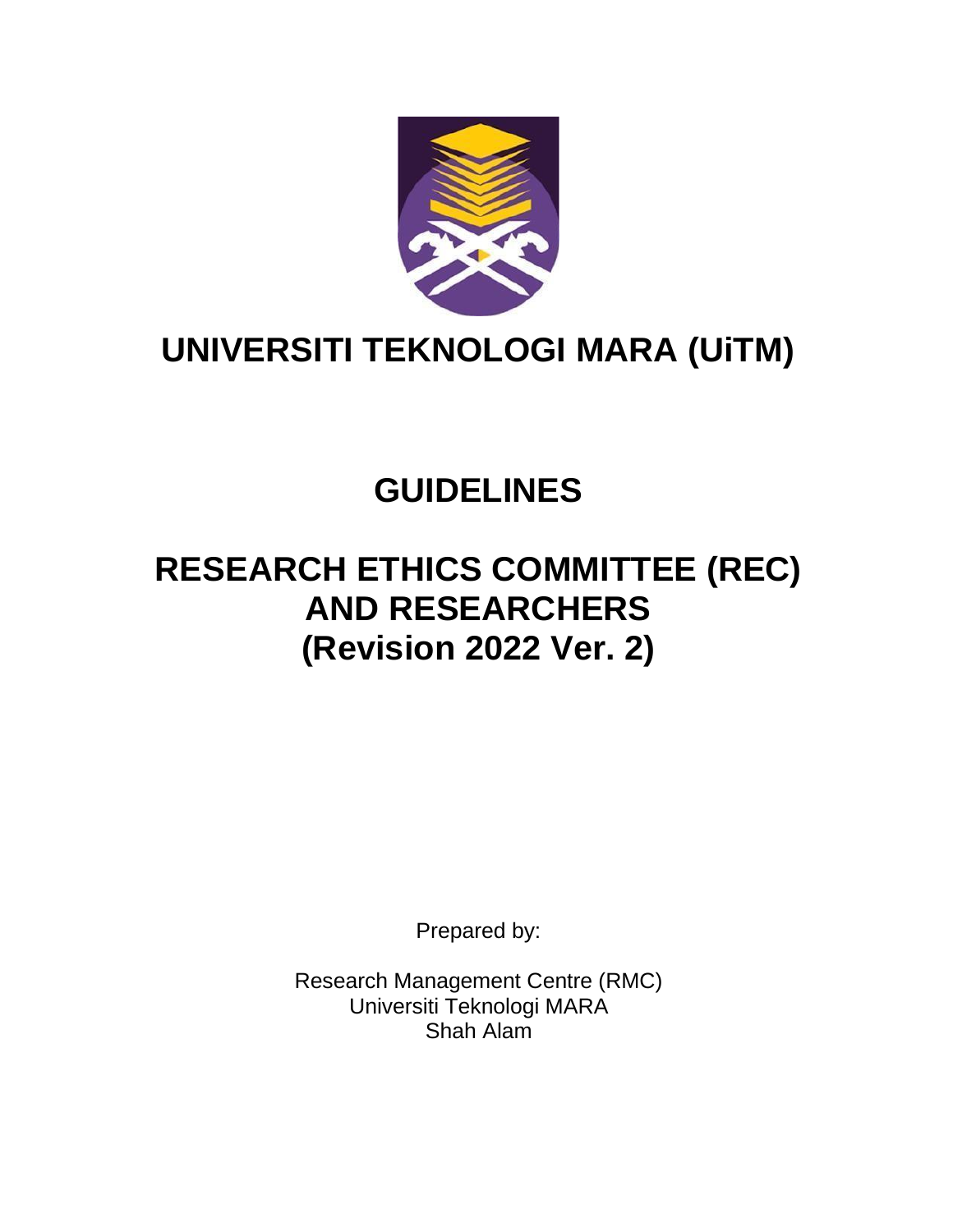#### **TABLE OF CONTENTS**

|     | <b>Preamble</b>                                       | $\mathbf{1}$            |
|-----|-------------------------------------------------------|-------------------------|
| 1.0 | ROLE OF THE RESEARCH ETHICS COMMITTEE (REC)           | $\overline{\mathbf{2}}$ |
| 2.0 | <b>COMPOSITION OF RESEARCH ETHICS COMMITTEE, UITM</b> | $\overline{\mathbf{2}}$ |
| 3.0 | <b>APPOINTMENT OF REC MEMBERS</b>                     | $\mathbf{3}$            |
| 3.1 | Appointment                                           | 3                       |
| 3.2 | Terms and Conditions of Appointment                   | 3                       |
| 4.0 | <b>TRAINING</b>                                       | 4                       |
| 5.0 | <b>OBSERVER</b>                                       | 4                       |
| 6.0 | <b>SCOPE OF RESPONSIBILITIES OF REC MEMBERS</b>       | $5\phantom{1}$          |
| 6.1 | Chairman                                              | 5                       |
| 6.2 | Deputy Chairman                                       | 5                       |
| 6.3 | Members                                               | 5                       |
| 6.4 | Secretary                                             | 5                       |
| 6.5 | The Secretariat                                       | 6                       |
|     | <b>7.0 RESEARCH COMMITTEE</b>                         | $6\phantom{a}$          |
| 8.0 | <b>INDEPENDENT CONSULTANT</b>                         | $6\phantom{1}$          |
| 8.1 | Appointment                                           | 6                       |
| 8.2 | Responsibilities                                      | 6                       |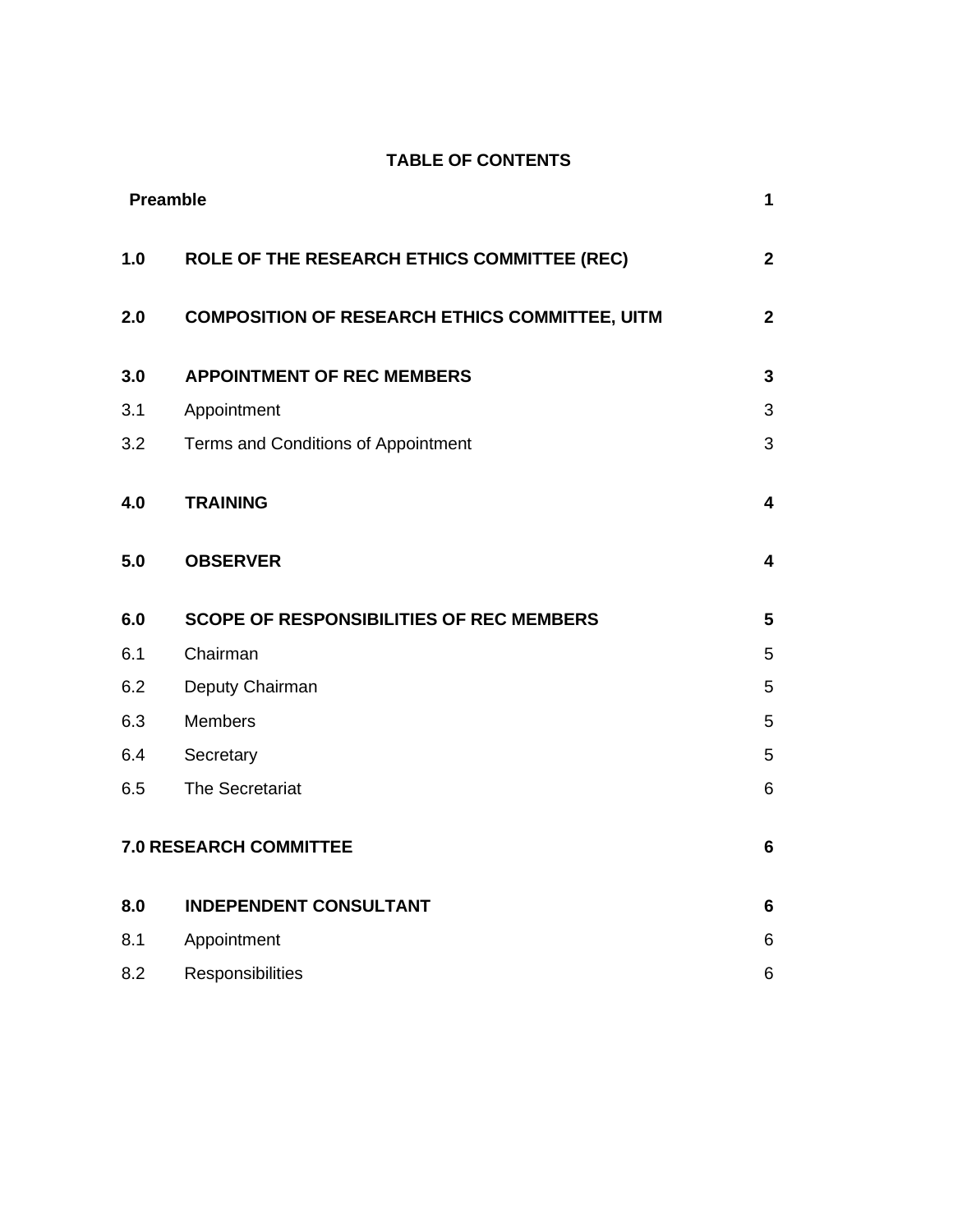| 9.0  | <b>CONDUCT OF REC MEETING</b>                                               | $\overline{7}$          |
|------|-----------------------------------------------------------------------------|-------------------------|
| 10.0 | <b>CONFLICT OF INTEREST</b>                                                 | $\overline{\mathbf{r}}$ |
| 11.0 | <b>SUBMISSION OF APPLICATION FOR ETHICS APPROVAL</b>                        | 8                       |
| 11.1 | <b>Ethics Approval Application Procedure</b>                                | 8                       |
| 11.2 | Terms of Submission of Ethics Approval Application                          | 10                      |
| 12.0 | <b>DECISION MAKING</b>                                                      | 10                      |
| 13.0 | <b>APPROVALS</b>                                                            | 11                      |
| 14.0 | <b>COMMUNICATION OF DECISION</b>                                            | 11                      |
| 15.0 | <b>DUTIES OF INVESTIGATORS</b>                                              | 12                      |
| 16.0 | <b>FEEDBACK ON ONGOING STUDIES</b>                                          | 12                      |
| 17.0 | <b>MAINTENANCE, ARCHIVING AND DISPOSAL PROCEDURES</b>                       | 12                      |
| 17.1 | Responsibility                                                              | 12                      |
| 17.2 | Maintenance and Access of Active Research Files                             | 12                      |
| 17.3 | Archiving of Completed Research                                             | 13                      |
| 17.4 | Disposal of Documents Completed/Non-Active Research                         | 13                      |
| 18.0 | <b>APPEALS</b>                                                              | 13                      |
| 19.0 | REPORTING BY COLLEGE, FACULTY, AND BRANCH<br><b>REVIEW ETHICS COMMITTEE</b> | 13                      |
|      | <b>REFERENCES</b>                                                           | 14                      |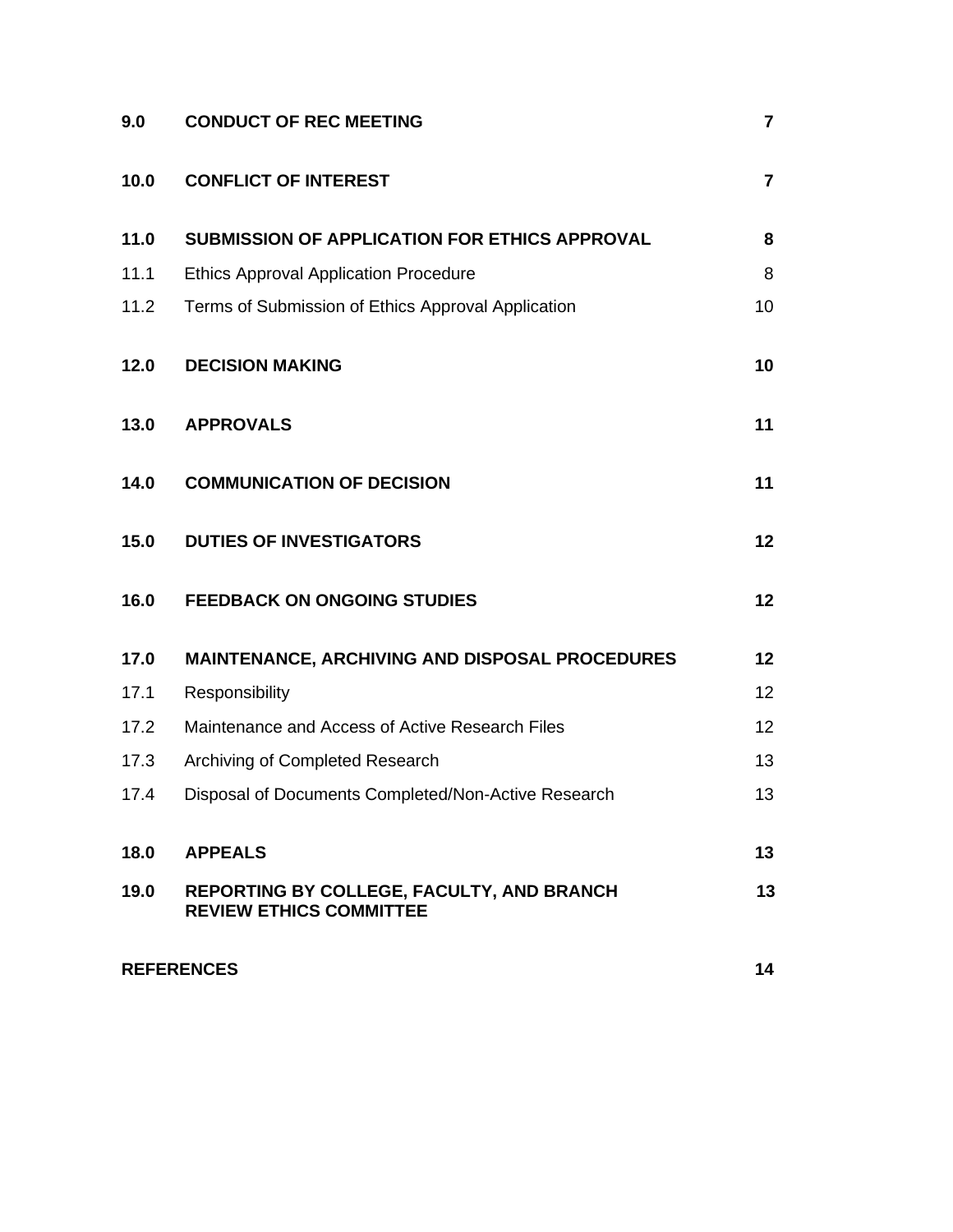## <span id="page-3-0"></span>**PREAMBLE**

The Research Ethics Committee (REC) Guidelines (Revision 2022) is amended and updated from the original REC Guidelines (Revision 2019, Revision 2015/2016).

All persons conducting research involving human as participants or as human samples must ensure the protection of the rights, dignity and data confidentiality of their participants. Any form of violations of ethics in research is not acceptable. The risks and benefits to participants/researchers/institutions are of utmost importance and must be given due consideration. Therefore, all researchers conducting research involving human participants/samples must be qualified/trained and must obtain ethics approval prior to research commencement.

This REC Guidelines provides assistance and guidance to REC members, researchers and research participants in UiTM. It governs all research involving human participants and samples.

REC works in tandem with the Research Committee at College/Faculties/State Branches/ Entities of Excellence (JPK/JPF/JPN/JEK) to ensure that all research in UiTM is carried out ethically.

The guidelines comply with the Declaration of Helsinki (2013), Malaysian Good Clinical Practice (2018), UiTM Ethics Policy as well as relevant laws in Malaysia.

This revision was validated at REC Meeting on the 15 February 2022, and endorsed by Jawatankuasa Induk Penyelidikan Universiti (JKIPU) on 17 February 2022.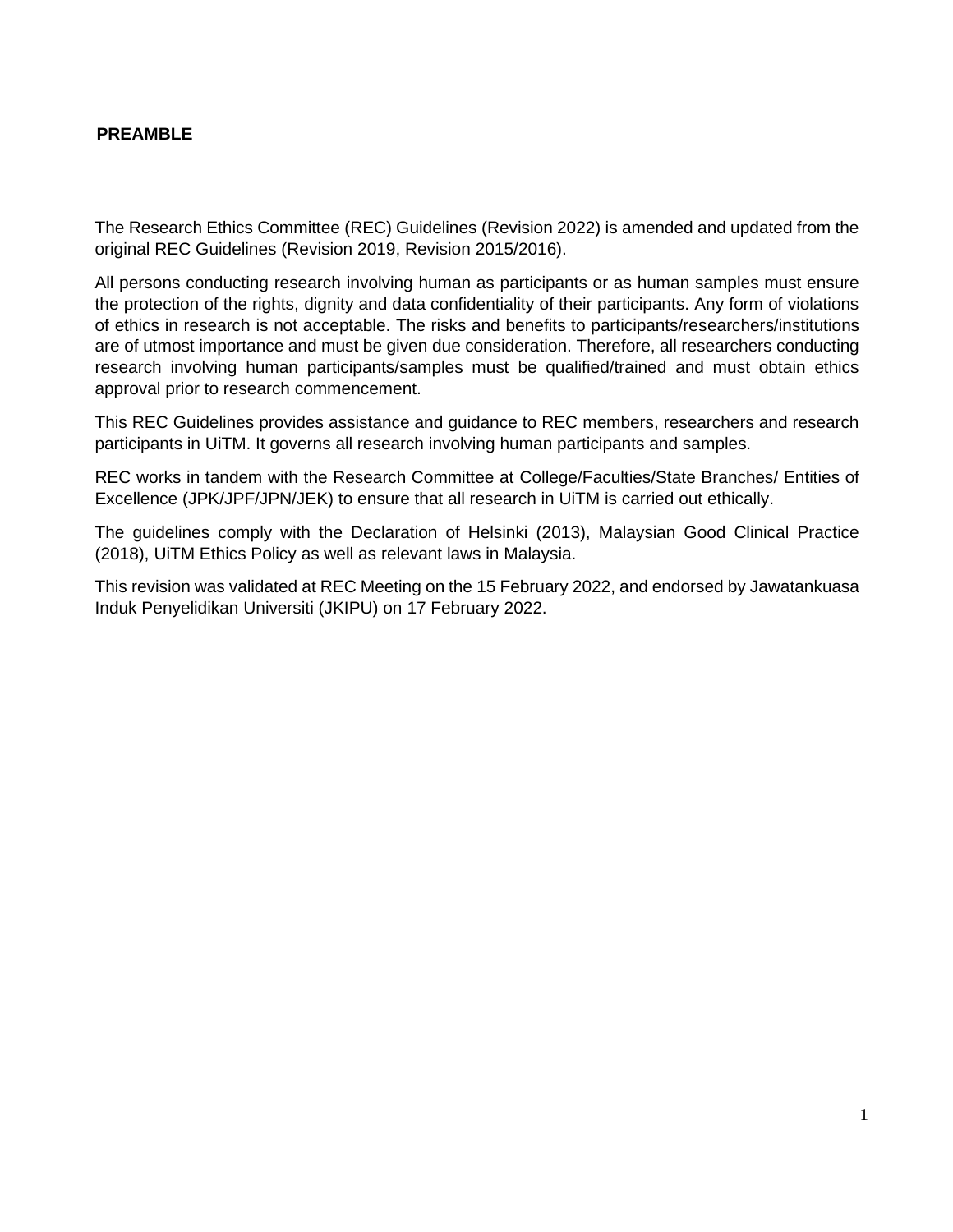## <span id="page-4-0"></span>**1.0 RESPONSIBILITIES OF THE RESEARCH ETHICS COMMITTEE (REC)**

- 1.1 The REC was established to review, approve or reject the ethics application for any research involving human participants conducted in UiTM and/or by UiTM researchers/students. REC upholds high ethical standards to protect the dignity, rights and welfare of research participants, researchers as well as the institutions.
- 1.2 The responsibilities of the REC are to:
	- (a) review applications for ethics approval for research involving human; and
	- (b) decide the categories of risk into:
		- i. minimal risk the probability and magnitude of harm or discomfort anticipated in the research are not greater in and of themselves than those ordinarily encountered in daily life or during the performance of routine physical or psychological examinations or tests;
		- ii. more than minimal risk research activities that present greater than minimal risk to human participants; or
		- iii. exempted category.
	- (c) approve or reject the ethics research application;
	- (d) impose restrictions and conditions on research, if necessary;
	- (e) review submitted progress reports; and
	- (f) suspend or revoke approval of research.

### <span id="page-4-1"></span>**2.0 COMPOSITION OF RESEARCH ETHICS COMMITTEE**

- 2.1 The minimum membership of the REC appointed by the Vice Chancellor (VC) is nine (9), represented by both genders, comprising:
	- (a) a Chairman;
	- (b) two Deputy Chairman;
	- (c) at least two academic/professional members who are UiTM staff with knowledge of, and current experience in, the areas of research that are regularly considered by the REC, involved in professional care or treatment of people (e.g. health, medical, social, psychological, epidemiological, as appropriate);
	- (d) at least two members who are layman, not employed by UiTM, not currently involved in medical or scientific work, and preferably from the community in which UiTM is located;
	- (e) at least one member who has statistical knowledge;
	- (f) at least one member who is from a religious institution or a person who performs a similar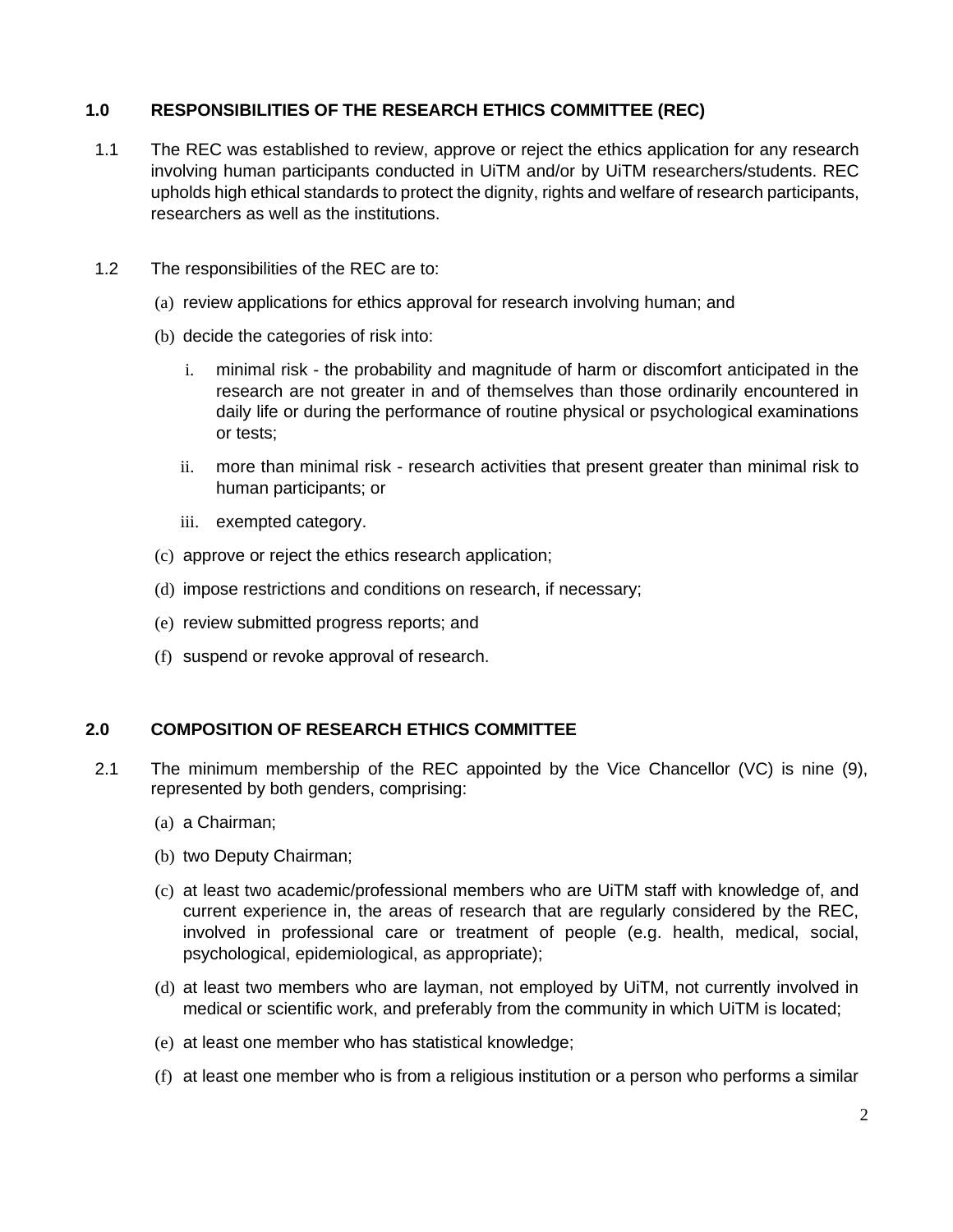role in a community;

(g) at least one member who has legal background.

## <span id="page-5-0"></span>**3.0 APPOINTMENT OF REC MEMBERS**

#### <span id="page-5-1"></span>**3.1 Appointment**

- (a) All REC members are appointed by the Vice Chancellor (VC) of UiTM.
- (b) REC members are appointed based on their expertise as well as on their commitment to perform their duties as stipulated in the REC Terms of Reference.
- (c) Nominated members are required to observe three (3) REC meetings as a prerequisite for their appointment. Re-appointed members whose last appointment as a member of any registered REC was not more than three (3) years ago, are only required to observe one (1) REC meeting. For avoidance of doubt, registered REC means those who are registered with the National Pharmaceutical Regulatory Agency (NPRA).
- (d) Nominated members are required to sign a Confidentiality Agreement prior to joining the REC meetings as an observer.
- (e) Nominated members must give in writing the acceptance or non-acceptance of their appointment, which will be recorded by the Secretariat.

#### <span id="page-5-2"></span>**3.2 Terms and Conditions of Appointment**

- (a) Appointments are made for a term of one (1) or two (2) years subject to re-appointment. There is no limit to the number of renewals.
- (b) An appointed member gives consent to have his/her full name, profession, and affiliation published by REC, where appropriate.
- (c) An appointed member is expected to maintain confidentiality regarding applications, meeting deliberations, information on research participants, and related REC matters.
- (d) REC members will sign a Confidentiality Agreement upon appointment indicating their obligation to maintain confidentiality.
- (e) REC Members must disclose to the Chairman any conflict of interest as soon as they become aware of it.
- (f) REC members who wish to resign should write to the VC at least one month (1) before their resignation.
- (g) REC members who have been found guilty of any professional misconduct will be terminated from the REC committee.
- (h) REC members are required to attend no less than two thirds (2/3) of all scheduled meetings of each year unless exempted or excused by REC. REC members must notify the REC Secretariat in writing for any non-attendance together with valid reasons.
- (i) The appointment of REC members can be revoked if they fail to fulfil the two third (2/3)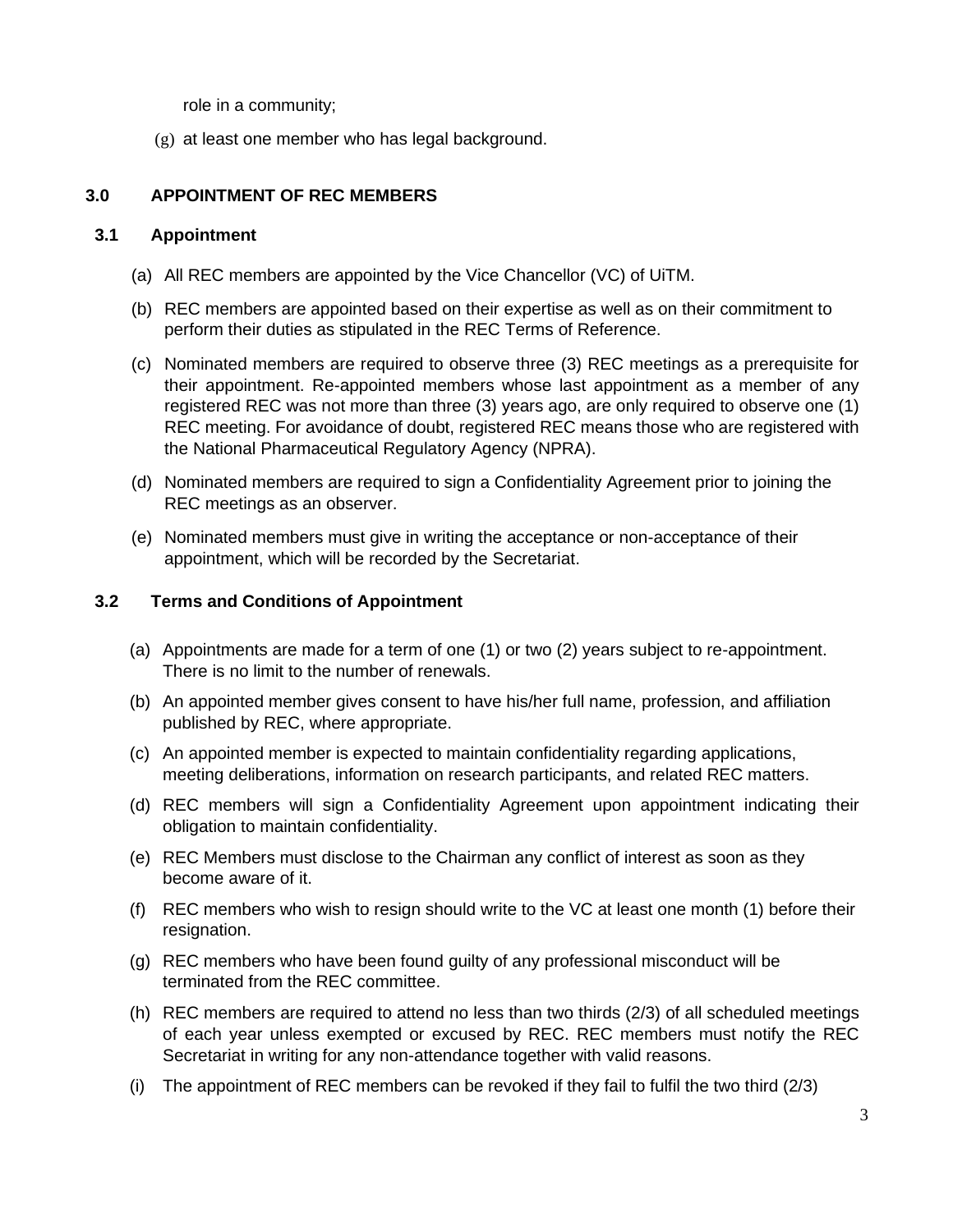minimum attendance requirement without valid reasons.

#### **3.3 Resignation, disqualification, and replacement of members**

- (a) REC members may resign from the committee by giving a one (1) month notice to the Vice Chancellor through the REC Chair.
- (b) REC members who have resigned or members who are not re-appointed will be replaced by new members by recommendation from the REC Chair and to be appointed by UiTM Vice Chancellor.
- (c) REC members who fail, neglect and/or refuse to fulfill one or more responsibilities of REC members should not be-reappointed.
- (d) Duration of appointment, disqualification, resignation, and replacement of Secretariat is to be decided by the Vice Chancellor after consulting the Deputy Vice Chancellor, Research and Innovation and the REC Chair.

#### <span id="page-6-0"></span>**4.0 TRAINING**

- (a) REC members are expected to update themselves with knowledge and skills relevant to their appointment as REC members by attending at least one (1) seminar/workshop/refresher course per year.
- (b) REC members are required to attend professional competency development programs in research ethics and/or related matters organized by REC or via online course that offers certificate that may include any of the followings:
	- i. Basic Research Ethics Course & Good Clinical Practice;
	- ii. REC UiTM Standard Operating Procedures;
	- iii. Continuing Ethics Education;
	- iv. Other educational activities on international trends including international specialists' meetings organized for the exchange of experiences and information.
- (c) REC Chair may nominate any REC members to attend professional competency development programs in research ethics and/or related matters organised by the external parties with fees and expenses to be fully paid by UiTM.

#### **5.0 OBSERVER**

<span id="page-6-1"></span>Persons interested to observe the REC meeting must obtain permission from the Chairman and sign the Confidentiality Agreement Form.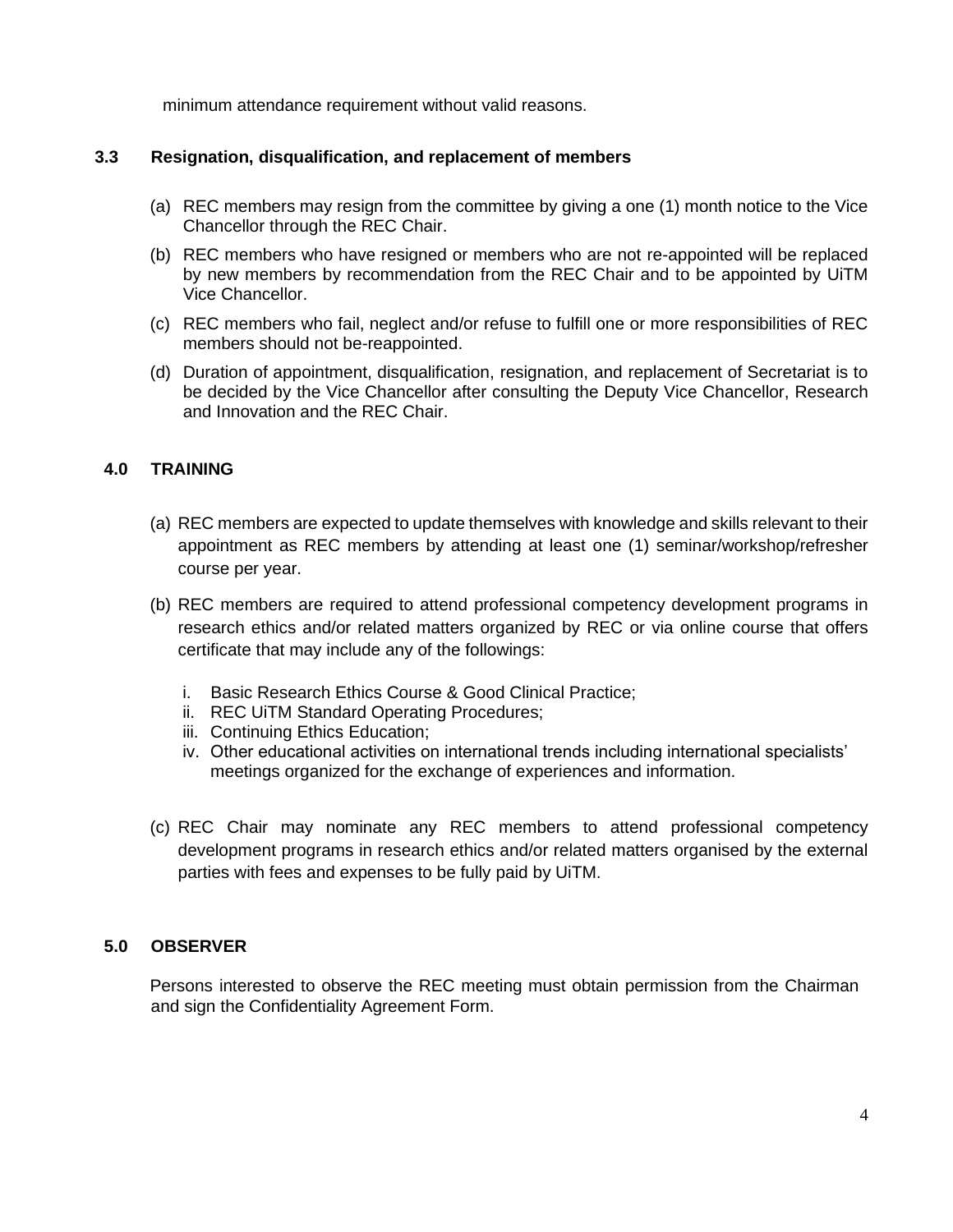## **6.0 SCOPE OF RESPONSIBILITIES OF REC MEMBERS**

#### <span id="page-7-0"></span>**6.1 Chairman**

The Chairman is responsible to manage the REC meetings which include ensuring that the meeting agenda is covered and outcomes are accurately minuted. The responsibilities of the Chairman also include the following:

- (a) ensures applicants provide sufficient information to enable the REC members to make an informed decision;
- (b) oversees arrangements for meetings;
- (c) presides over decision making process;
- (d) invites applicants to present their proposal at meetings, if necessary.
- (e) seeks advice from experts, if necessary;
- (f) addresses any conflict of interest among REC members;
- (g) deals with appeals and complaints from all parties;
- (h) responds to any communications regarding REC affairs.

#### <span id="page-7-1"></span>**6.2 Deputy Chairman**

Deputy Chairman assumes the responsibilities of the Chairman in his or her absence.

#### <span id="page-7-2"></span>**6.3 Members**

Members have the responsibilities to:

- (a) evaluate and deliberate on ethics approval applications;
- (b) provide written feedback for application reviews as requested by the Secretariat;
- (c) attend periodic trainings and other activities related to research ethics;
- (d) create awareness among UiTM community on the importance of research ethics.

#### **6.4 Secretary**

The Secretary has the responsibility to facilitate and support the Chairman in ensuring the smooth functioning of the REC. The responsibilities include:

- (a) leads the Secretariat;
- (b) assigns suitable reviewers for each application and notification received;
- (c) follows up with applicants and reviewers pertaining to ethics approval applications; calls for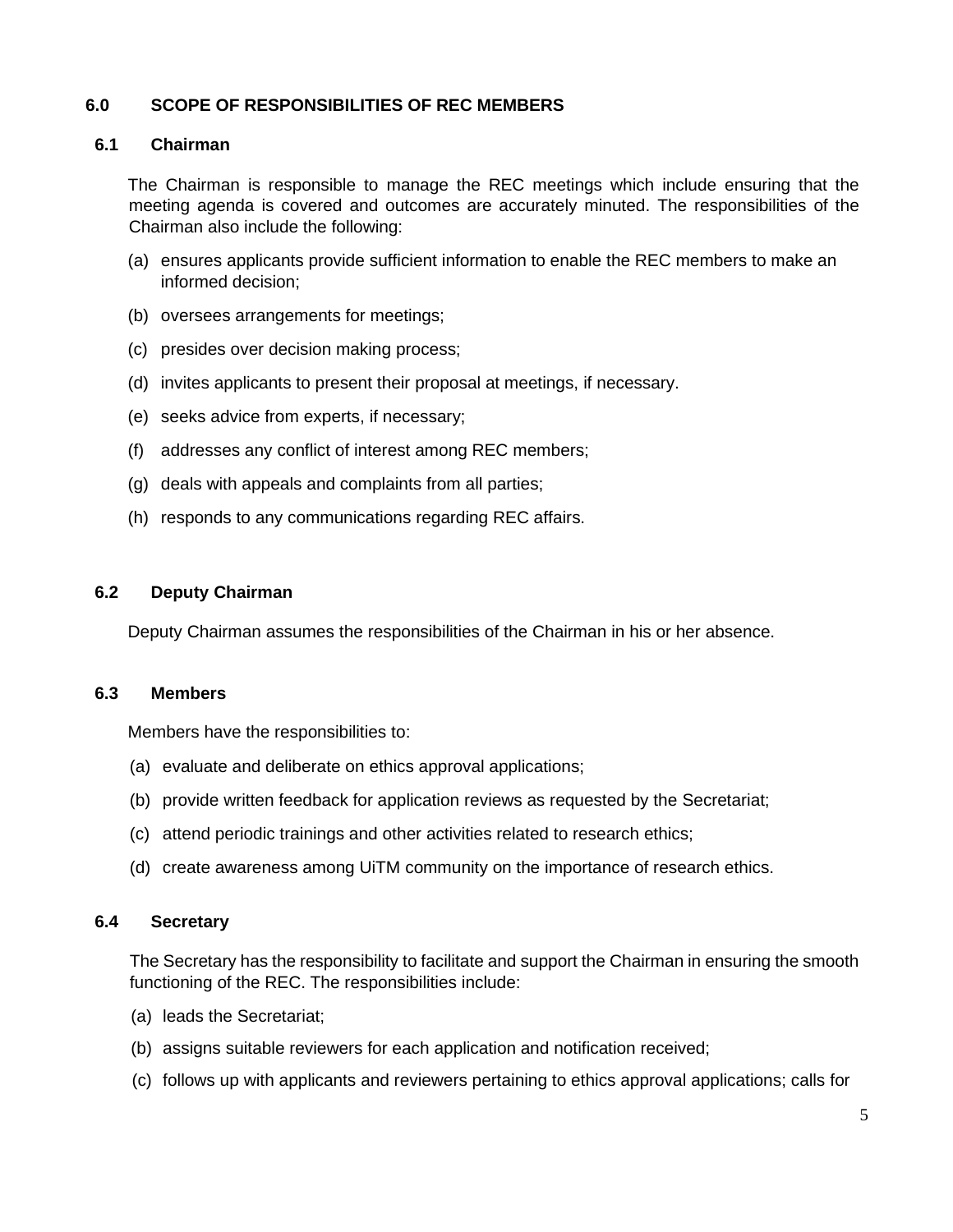REC meetings;

- (d) records the minutes of every meeting;
- (e) ensures successful execution of the REC meetings as scheduled.

## <span id="page-8-0"></span>**6.5 The Secretariat**

The Secretariat has the responsibility to assist the Secretary in the smooth running of REC affairs, including the following:

- (a) responds to enquiries regarding application processes.
- (b) receives and processes all documents and correspondence addressed to REC.
- (c) screens documents and recommend the category of risks.
- (d) ensures that documents submitted for ethics approval are complete and verified by the Research Committee at Faculty or State Campuses; manages REC documentation efficiently.
- (e) updates the list of REC membership to the NPRA within 30 working days of any changes to the membership.
- (f) makes preparation for REC meetings.

## <span id="page-8-1"></span>**7.0 RESEARCH COMMITTEE AT COLLEGE, FACULTY, BRANCH AND RESEARCH EXCELLENCE ENTITIES**

Each College, Faculty, Branch and Research Excellence Entities has its own Research Committee (JPK/JPF/JPN/JPEK) whose responsibility is to ensure that the research agenda of the university is achieved (Pekeliling Timbalan Naib Canselor (Penyelidikan & Inovasi) Bil. 03/2016. Part of the duties of the Research Committee is to provide scientific review and verify applications for ethics approval prior to submission to REC.

## <span id="page-8-2"></span>**8.0 INDEPENDENT CONSULTANT**

An independent consultant is a person who has additional or specialized expertise, beyond that of the REC members. He/she can be consulted to make recommendation on related applications for ethics approval. Independent consultant does not count as part of a quorum or vote.

## <span id="page-8-3"></span>**8.1 Appointment**

Invitation as an independent consultant will be issued to an identified expert by the REC Chairman. The appointment of the independent consultant will be recorded in the minutes of the related REC meeting.

## <span id="page-8-4"></span>**8.2 Responsibilities**

The responsibilities of an independent consultant are as follows: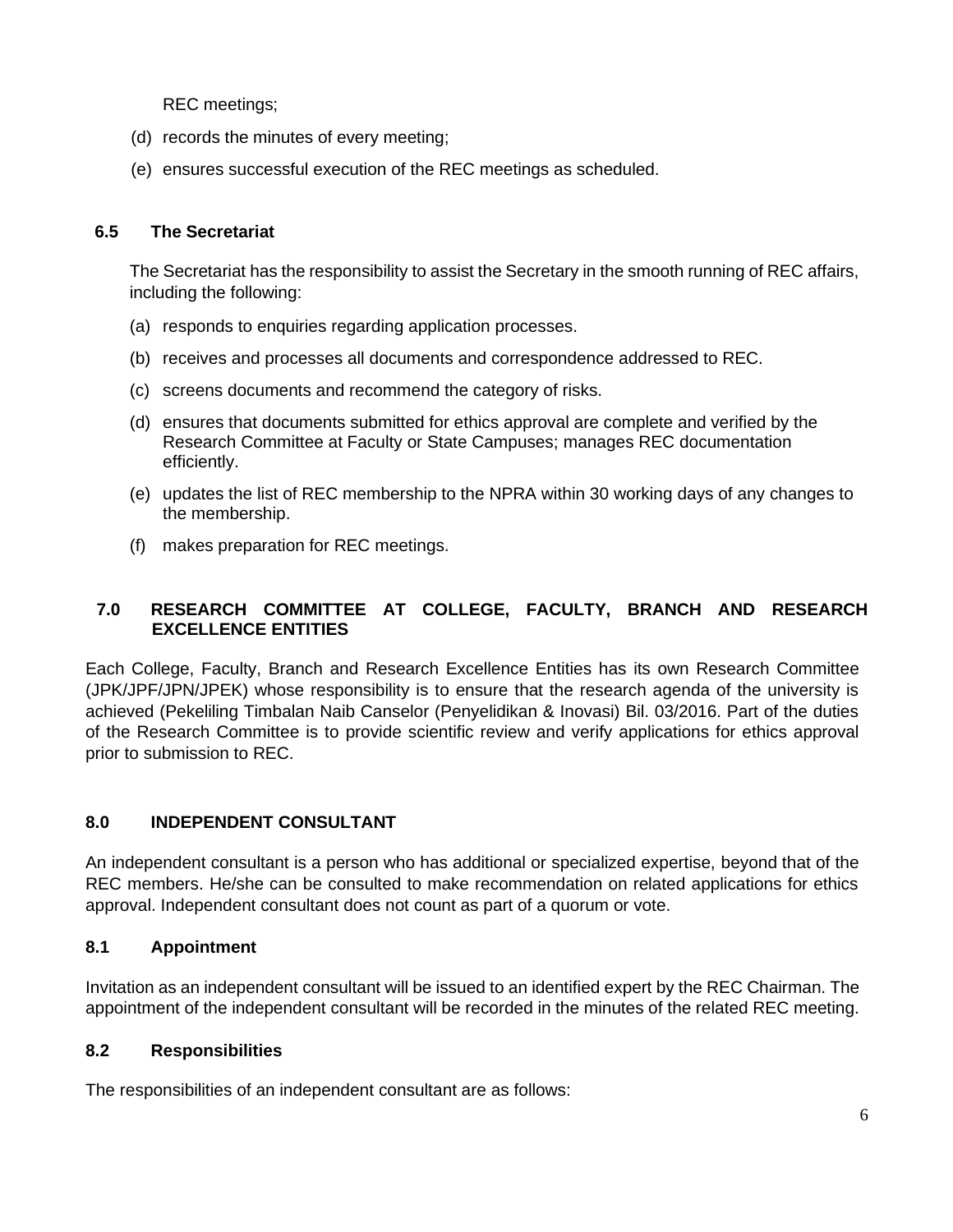- (a) agrees to and sign a Confidentiality Agreement;
- (b) reviews all documents submitted to the REC relevant to the study under review;
- (c) declares any conflict of interest;
- (d) provides recommendation on the study reviewed through written report(s) and/or by input during meeting(s).

## <span id="page-9-0"></span>**9.0 CONDUCT OF REC MEETING**

REC meetings are conducted as follows:

- (a) The meetings are scheduled at least once a month.
- (b) Meeting dates are announced at the beginning of the year.
- (c) Agenda and documents to be discussed during the REC meeting are circulated electronically to the REC members/reviewers at least one (1) week before every scheduled meeting.
- (d) Minutes are taken by the Secretary in all REC meetings.
- (e) The minimum required quorum is 5 members.
- (f) At least one member whose primary area of interest is in a non-scientific area.
- (g) At least one member who is independent of the institutional/trial site.
- (h) Applications under the category of 'More Than Minimal Risk' require oral presentation by the researchers or students in the presence of research supervisor.
- (i) Applications under the category of 'Minimal Risk' will be reviewed by members of REC without any oral presentation.

## <span id="page-9-1"></span>**10.0 CONFLICT OF INTEREST**

- 10.1 REC members must disclose any conflict of interest to the Chairman and leave the room during discussion of the application and the related decision, except if the member is providing information at the REC's request. The Secretariat must minute the recusal.
- 10.2 The duty to disclose conflict of interest also applies to independent consultants and ad-hoc reviewers. This policy applies to all ethics approval applications reviewed by the REC, including initial application and ongoing reviews. A conflict of interest includes but is not limited to the following:
	- (a) participation in a study where the REC member is listed as an investigator or is a member of the research team;
	- (b) where the REC member is the supervisor or co-supervisor of the study;
	- (c) REC member has a personal relationship/kinship with the applicant;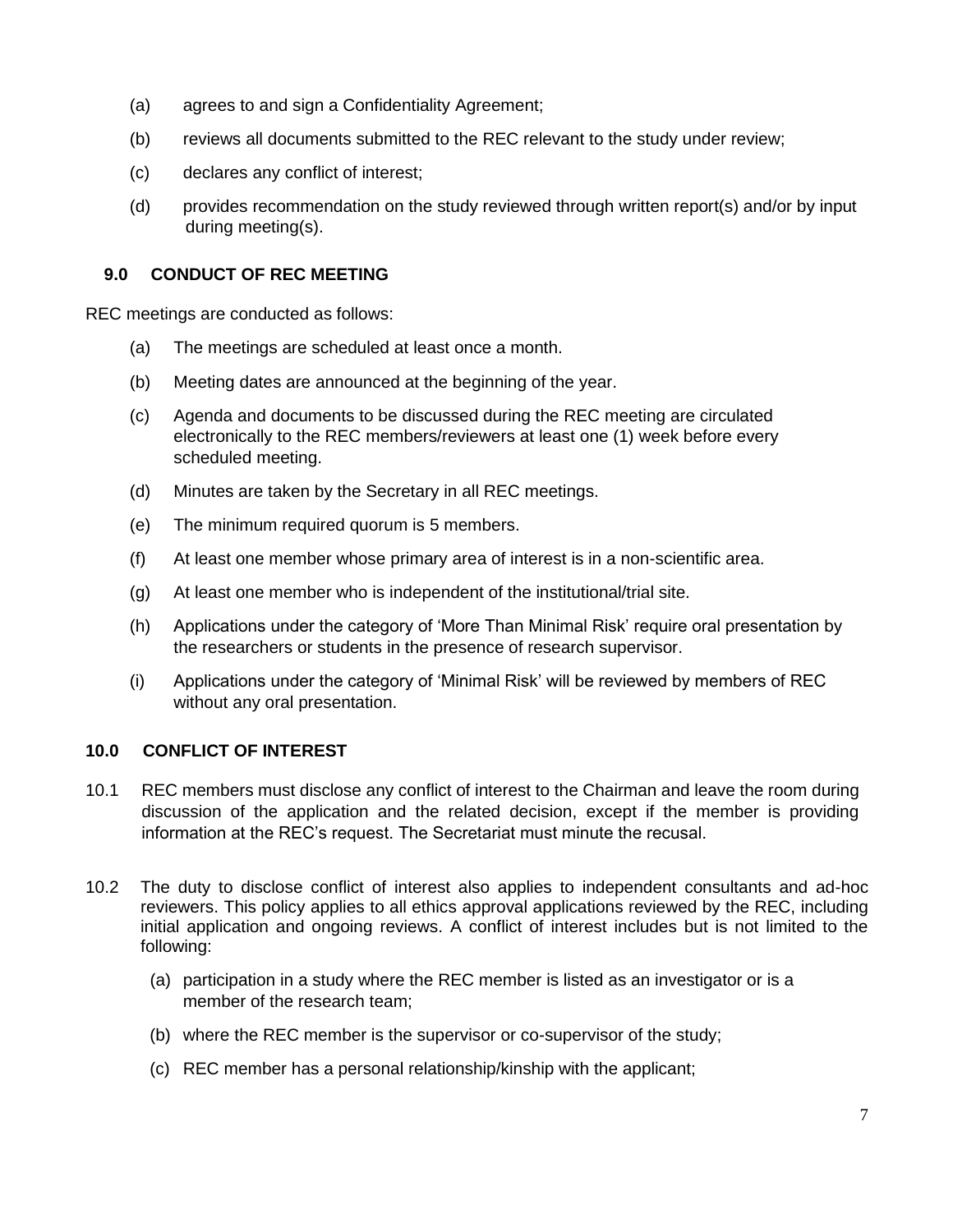- (d) REC member or his/her immediate family members has any fiduciary relationship to the research sponsor;
- (e) REC member has an interest that will unfairly influence the REC's ability to review an application objectively;
- (f) any other reason for which the REC believes its member has a conflict of interest with the application.
- 10.3 Procedures for handling conflict of interest:
	- (a) REC member with a conflict of interest must not review the application and return it to the Secretariat for assignment to another reviewer;
	- (b) Chairman must ensure that the REC member who discloses a conflict of interest neither deliberate nor vote on the application and must leave the room.
	- (c) Notwithstanding to the above, REC member with a conflict of interest can remain during the presentation of the application to provide information.
	- (d) The Secretariat will record in the minute the name of the REC member leaving the meeting due to a conflict of interest.

#### <span id="page-10-0"></span>**11.0 SUBMISSION OF APPLICATION FOR ETHICS APPROVAL**

A researcher conducting research involving human has the responsibility to obtain ethics approval prior to commencement of the research project. Application must be submitted to the REC through the Research Committee at College/Faculties/State Branches/Entities of Excellence (JPK/JPF/JPN/JEK) according to the prescribed procedures and guidelines.

#### <span id="page-10-1"></span>**11.1 Ethics Approval Application Procedure**

- (a) The flow of process for ethics approval application is as stipulated in the Flowchart I Research Ethics Approval Application for Minimal Risk (MR) Research and Flowchart II: Research Ethics Approval Application for More than Minimal Risk (MMR) Research.
- (b) The application must be submitted online to the Secretariat.
- (c) All applications must include the following documents:
	- i. Covering letter addressed to the Chairman of REC;
	- ii. Application Form for Ethics Approval;
	- iii. Research Risk Classification Form;
	- iv. Participant Information Sheet;
	- v. Informed Consent Form and/or Assent Form;
	- vi. Applicant Checklist;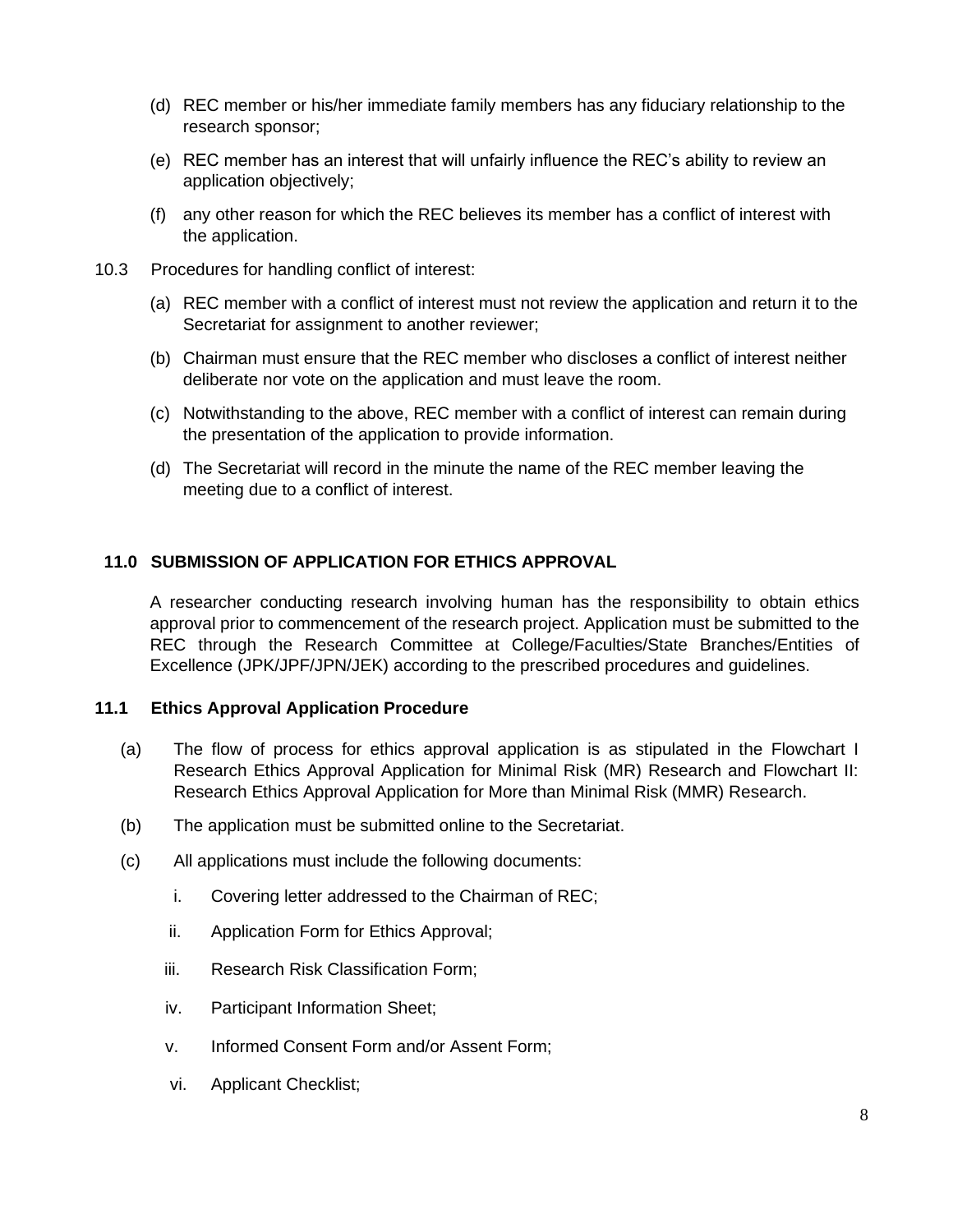- vii. Other relevant documents (e.g., research proposal, validated questionnaires, survey form, interview protocol)
- (d) For Clinical Trial Applications must include the following additional documents:
	- i. Study protocol, amendments & sample Case Report Form (CRF);
	- ii. Signed agreement between involved parties;
	- iii. Investigator's Brochure;
	- iv. Financial agreement with sponsor;
	- v. Insurance statement & documents;
	- vi. Clinical Trial Agreement;
	- vii. Curriculum Vitae of all investigators;
	- viii. Good Clinical Practice certificates of all investigators;
	- ix. Annual Practicing Certificate.
- (e) For Application for Exemption from Ethics Review:
	- i. Application for Exemption from Ethics Review Form;
	- ii. Other relevant documents (e.g., research proposal).

#### **11.2 Justification for Exemption from Ethics Review** includes but not limited to the following:

- (a) Research does not involve human participants, human tissues and/or biological samples;
- (b) Research does not collect sensitive and identifiable secondary data of an individual;
- (c) Research involves content analysis / textual analysis / meta-analysis. (E.g.: non-identifiable data lawfully collected, public/private records, published/unpublished reports, and documents available in libraries, repositories, archives, websites);
- (d) Case study / doctrinal study / policy study that utilizes a qualitative approach that does not involve human participants / sensitive / identifiable data of an individual;
- (e) Concept paper which synthesizes knowledge from the previous study on a particular topic and presents it in a new context with the aims to fill knowledge gaps. This research does not involve human participants and does not collect sensitive and / identifiable data of an individual;
- (f) Market survey, opinion poll / online vote, and consumer acceptability tests that do not collect: a) sensitive or b) identifiable data of an individual;
- (g) Studies based on video recording obtained from public domains that do not collect: a) sensitive, or, b) identifiable data of an individual;
- (h) Filming of documentary / documentation of cultural / traditional practices that have obtained prior approval from the relevant parties / authorities and does not collect: a) sensitive\* or b) identifiable data of an individual (random video/photo);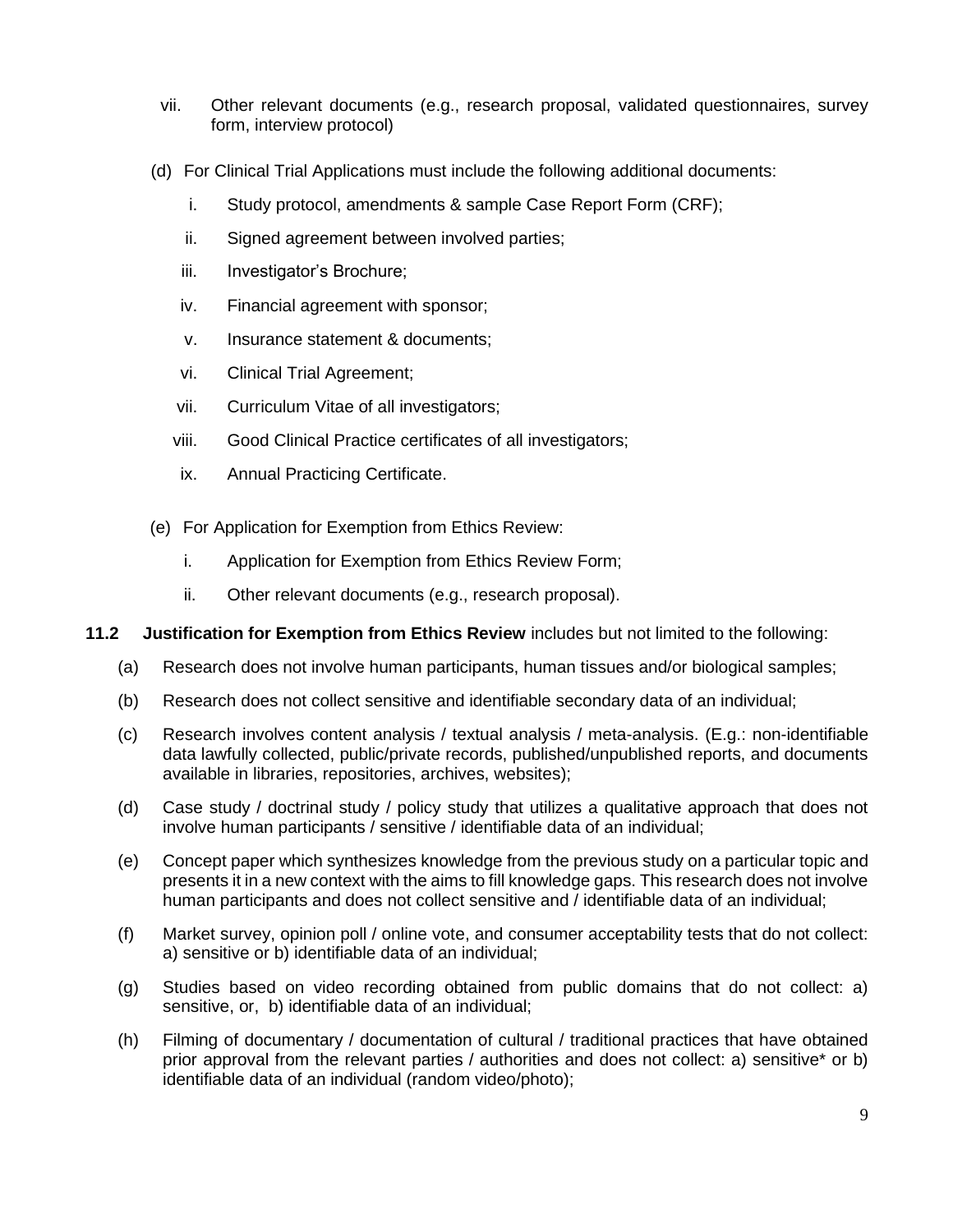(i) Activities for quality assurance purposes (e.g., clinical audit, communication audit, compliance audit) related to the evaluation of public service programs, public health surveillance, educational evaluation.

#### **11.3 Terms of Submission of Ethics Approval Application**

- (j) All required documents must be submitted two (2) weeks before the scheduled REC meeting.
- (k) Faculties submitting application forms in bulk (more than 10 applications) must submit at least one (1) month before the scheduled meeting to allow for timely processing by the Secretariat.
- (l) Submission of all forms prescribed by REC must be in English with exception to the research conducted in other languages with Senate approval.
- (m) Any data collection instruments that require the participants to complete must be prepared in the Malay and English languages and other language(s) understood by the participants.

#### <span id="page-12-0"></span>**12.0 DECISION MAKING**

- (a) Decisions at REC meetings will be reached by consensus or voting.
- (b) Any REC member with a conflict of interest with respect to a specific application must leave the room during deliberations and decision-making relating to the application. This recusal must be documented in the minutes of the meeting.
- (c) The following matters will be considered by the reviewer:
	- i. scientific design and conduct of the study;
	- ii. recruitment of research participants;
	- iii. care and protection of research participants;
	- iv. protection of research participants' confidentiality;
	- v. informed consent process;
	- vi. community considerations;
	- vii. public policy considerations.
- (d) Voting by proxy is not allowed.
- (e) Independent Consultants are not allowed to vote.
- (f) Four (4) categories of decision are made on ethics approval applications:
	- i. Approved
	- ii. Conditional Approval
	- iii. Re-present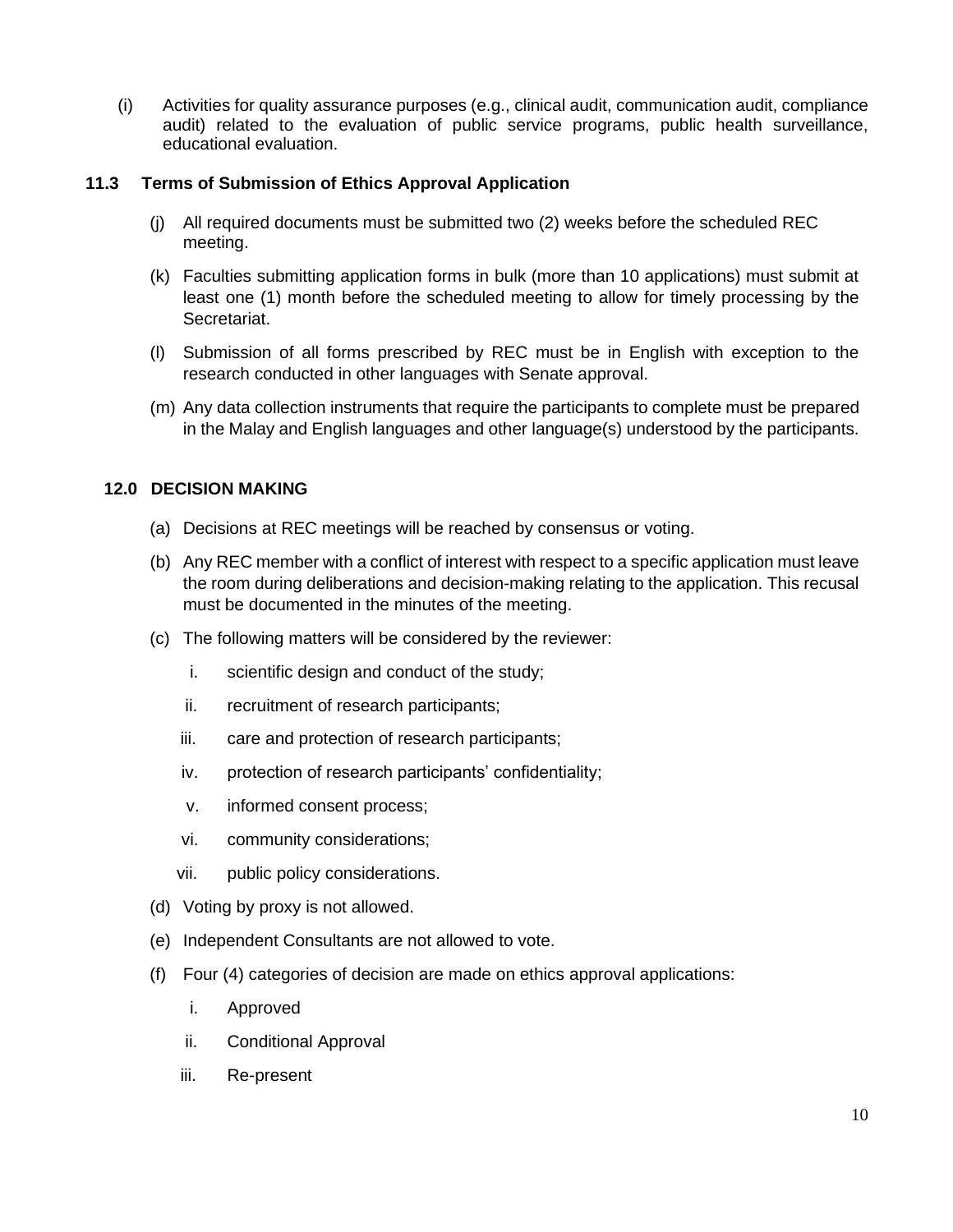- iv. Rejected
- (g) Decision on applications that are not presented due to absence of presenter will be deferred to the next meeting.

## <span id="page-13-0"></span>**13.1 APPROVALS**

- 13.1 Applicants whose application is subject to conditional approval must submit the duly amended documents within ninety (90) days from the date of letter issued by the REC informing the same.
- 13.2 In the event the amended documents are not submitted within the prescribed period, a fresh application has to be made, unless otherwise instructed by the Chairman.
- 13.3 The amended documents will be tabled at the meeting for discussion by REC members before a decision is made.

#### <span id="page-13-1"></span>**14.0 COMMUNICATION OF DECISION**

- 14.1 A decision should be communicated in writing or email to the applicant, preferably within two weeks from the date at which the decision was made.
- 14.2 The communication of the decision includes, but is not limited to the following:
	- (a) title of research proposal reviewed;
	- (b) reference number, version numbers and dates of application;
	- (c) name of research site(s);
	- (d) decision made by REC;
	- (e) date of decision;
	- (f) list of attendees during related REC meeting;
	- (g) a clear statement of the decision reached;
	- (h) list of actions that are required to improve the application (if any);
	- (i) any other recommendations made by the REC (if any);
	- (j) duly dated signature of the Chairman or other signatory.
	- (k) In cases of conditional approval, clear suggestions/instructions should be specified to the applicant and the grounds of disapproval of an application should be clearly stated.
- 14.3 In cases of disapproval, the REC must clearly state the grounds for the disapproval.

#### <span id="page-13-2"></span>**15.0 DUTIES OF INVESTIGATORS**

15.1 Upon approval, a letter will be issued to the applicant outlining duties of the investigator with regards to the approved research, inter alia: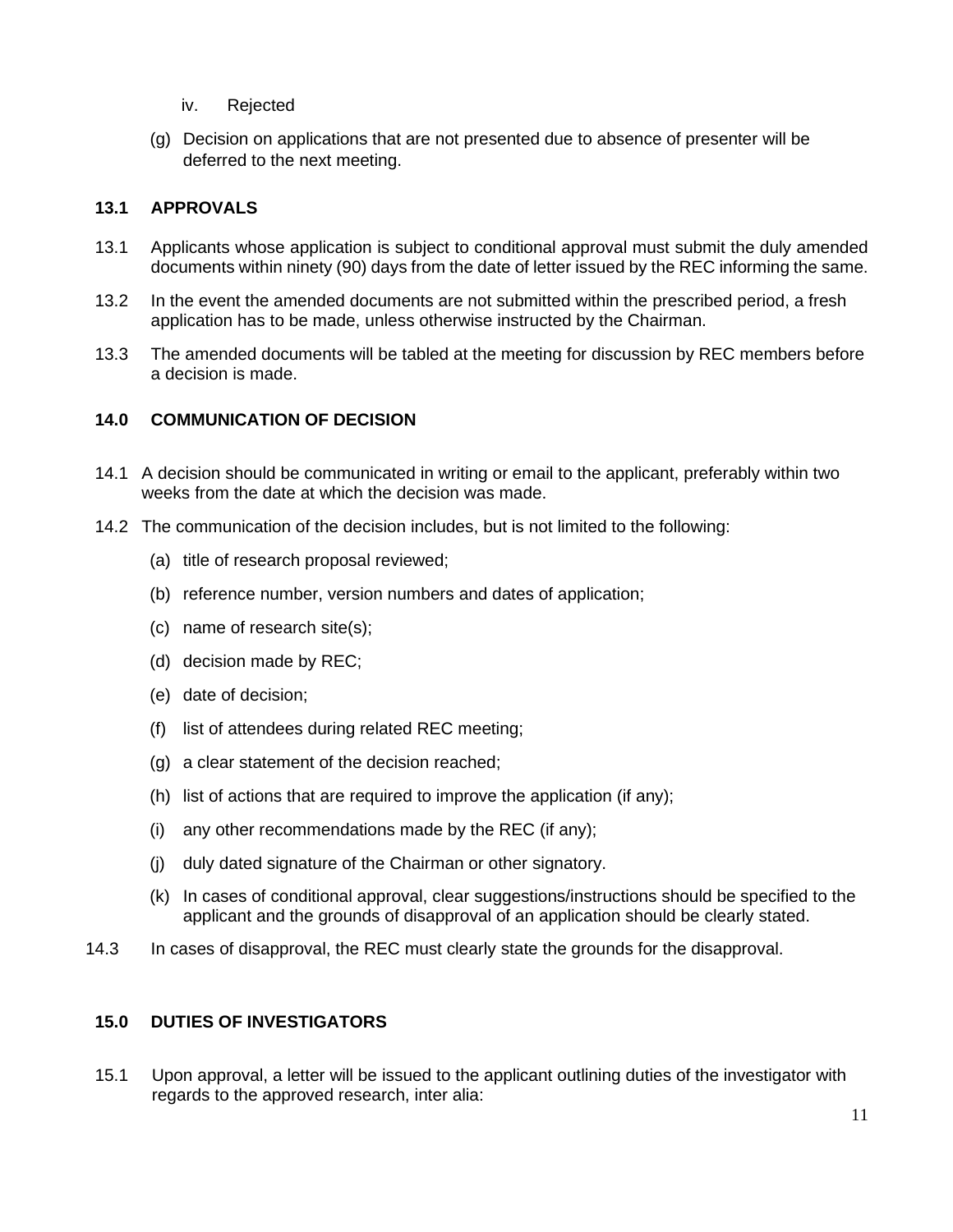- (a) Submission of annual progress report(s) using the Monitoring of Ongoing Studies Form due notification in cases of: a) serious and unexpected adverse events or b) early termination using the Monitoring of Ongoing Studies Form.
- (b) application amendments/ protocol deviations using the Amendment of Application/Protocol Form and Research Project Membership Amendment Form.
- (c) changes in research team membership using the Research Project Membership Amendment Form.
- (d) significant decisions by REC of other institutions
- (e) completion of research project using the Project Completion Report Form.

#### <span id="page-14-0"></span>**16.0 FEEDBACK ON ONGOING STUDIES**

- 16.1 The first progress report must be submitted by the investigator within twelve (12) months upon approval and continue to be submitted annually until the completion of the approved research.
- 16.2 Receipt of the progress reports will be acknowledged by the Secretariat and to be reviewed by an assigned REC member.
- 16.3 The reviewed progress report will then be deliberated at the REC meeting.
- 16.4 Chairman may approve the request by investigator to terminate annual progress reporting in situations where research has completed recruitment and intervention, but requires long periods of follow-up.

#### **17.0 MAINTENANCE, ARCHIVING AND DISPOSAL PROCEDURES**

#### <span id="page-14-1"></span>**17.1 Responsibility**

The Secretariat is responsible for the maintenance, archiving and disposal of all documents received pertaining to the ethics approval process.

#### <span id="page-14-2"></span>**17.2 Maintenance and Access of Active Research Files**

- (a) Documents of active research files must be properly updated.
- (b) All active files will be kept in a cabinet with controlled access.
- (c) The documents are only accessible by personnel authorized by the Chairman.
- (d) The Secretariat must maintain a logbook containing particulars of personnel authorized to access the documents.

#### <span id="page-14-3"></span>**17.3 Archiving of Completed Research**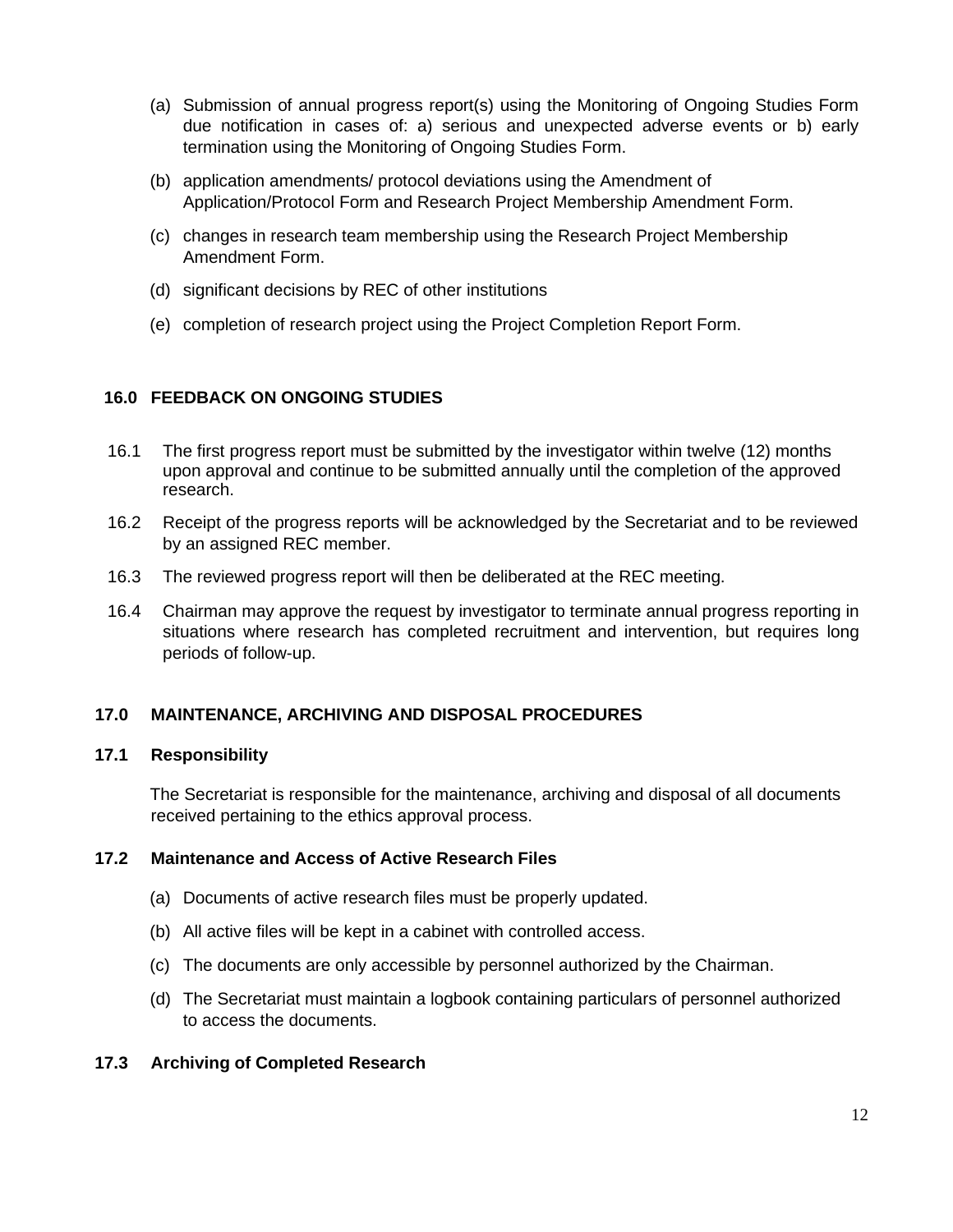- (e) Documents of approved research which have been completed will be separately archived.
- (f) All archived files will be kept in a cabinet with controlled access.
- (g) The archived documents are only accessible by any person through authorization from the Chairman.
- (h) Secretariat must maintain a logbook containing particulars of personnel authorized to access the archived documents.

#### <span id="page-15-0"></span>**17.4 Disposal of Documents Completed/Non-Active Research**

The documents of completed/non-active research will be disposed of by the Secretariat after a retention period of three (3) years.

#### <span id="page-15-1"></span>**18.0 APPEALS**

- (a) Applicants aggrieved by the decision of the REC have the right to appeal for reconsideration.
- (b) Appeals must be submitted in writing within two (2) weeks of decision notification, and include all supporting documents.
- (c) The REC will deliberate and decide on the appeal in the next scheduled meeting.
- (d) The REC reserves the right to invite the applicant to appear before the Committee during the appeal.
- (e) Appeal will be settled in a timely manner and the decision made by the REC is final.

#### **19.0 REPORTING BY COLLEGE, FACULTY, AND BRANCH REVIEW ETHICS COMMITTEE**

- 19.1 Each College, Faculty and Branch will form a Research Ethics Review Committee whose responsibilities is to approve minimal risks research ethics applications from undergraduate and full course work postgraduate students.
- 19.2 The College, Faculty and Branch Review Ethics Committee is required to submit a list of approved ethics applications from the undergraduate and postgraduate by coursework students to the REC by the third week of each month.
- 19.3 The submitted report must be prepared in accordance with the reporting template provided by the REC.
- <span id="page-15-2"></span>19.4 The REC as and when deemed necessary may conduct an audit on the College, Faculty and Branch Review Ethics Committee.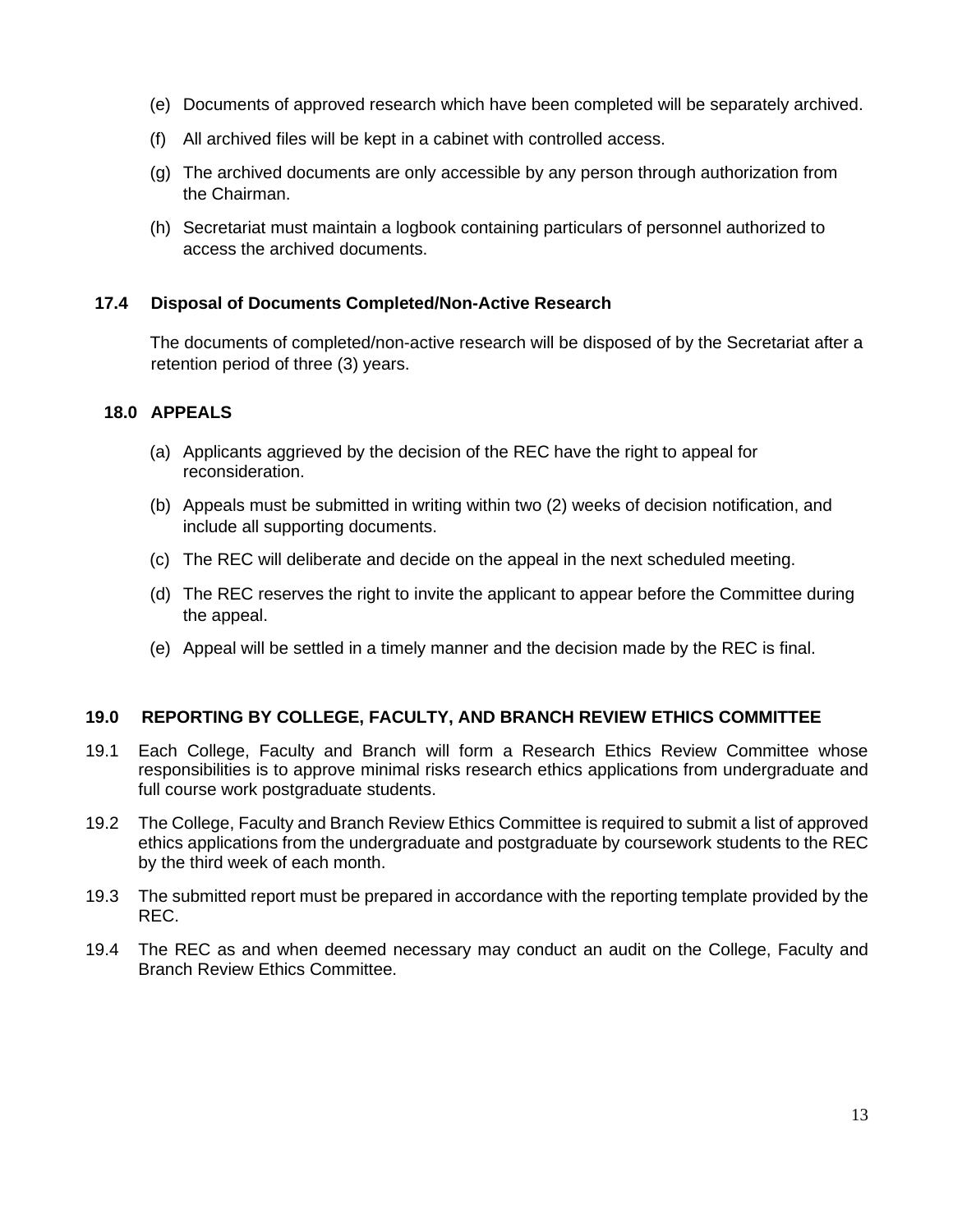## **REFERENCES**

- i. Malaysian Code of Responsible Conduct in Research (2017), National Science Council.
- ii. Ministry of Health Malaysia (2018). Malaysian Guideline for Good Clinical Practice. 4th edition.
- iii. World Health Organization (2000). Operational Guidelines for Ethics Committees Reviewing Biomedical Research.
- iv. World Medical Association (2000). Ethical Principles for Medical Research Involving Human Subjects. World Medical Association. Declaration of Helsinki (2013).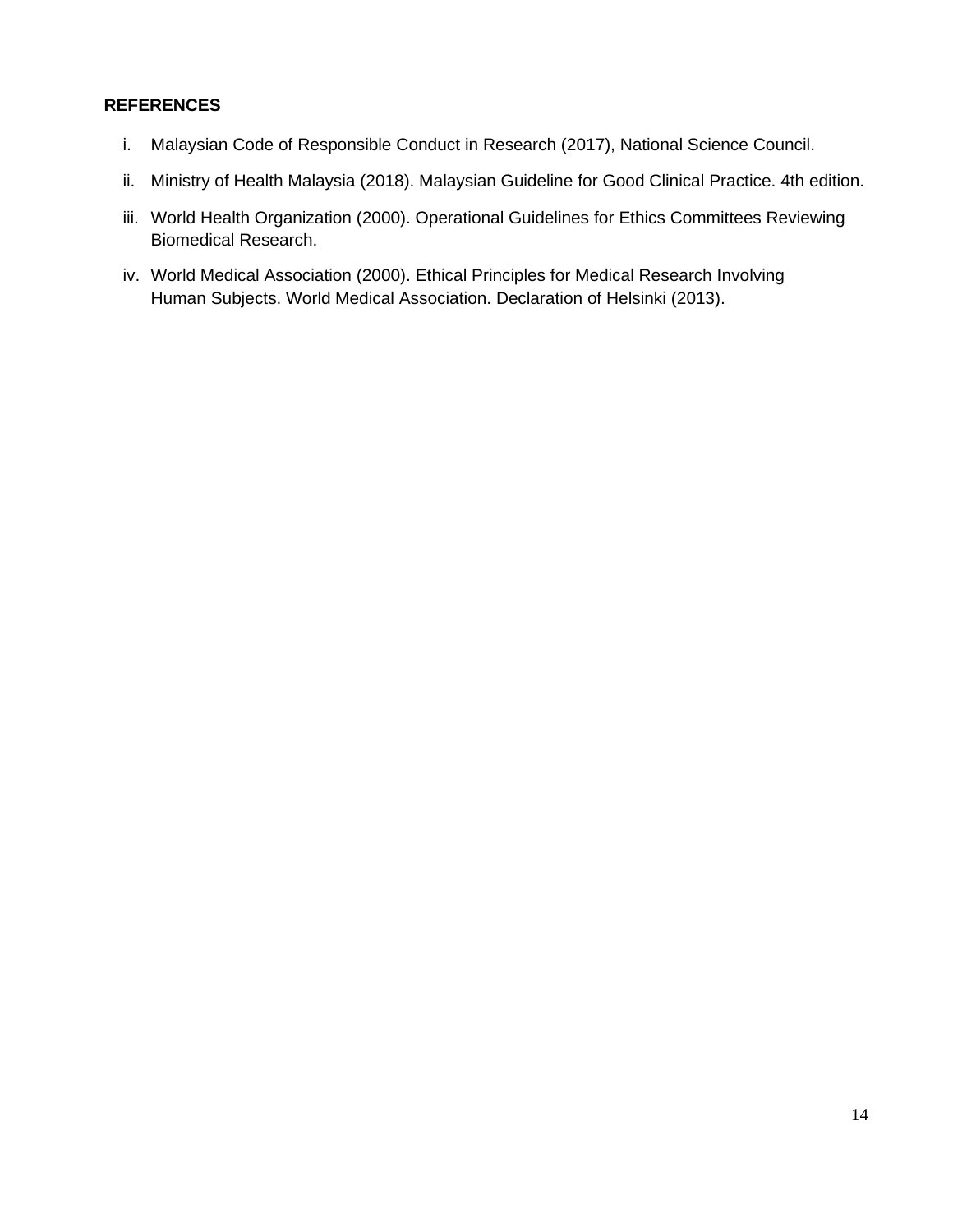## **Drafting Committee**

|     | <b>Members</b>                                              | Department/Institution                                                                                                   |
|-----|-------------------------------------------------------------|--------------------------------------------------------------------------------------------------------------------------|
| 1.  | Professor Dato' Dr Abu Bakar Abdul Majeed                   | <b>Director</b><br><b>Research Management Center</b><br>(RMC)                                                            |
|     |                                                             | Universiti Teknologi MARA                                                                                                |
| 2.  | Emeritus Professor Dato' Dr Raymond<br>Azman Ali            | <b>Faculty of Medicine</b><br>Universiti Teknologi MARA                                                                  |
| 3.  | Professor Dr Teh Lay Kek                                    | <b>Deputy Director</b><br><b>iPROMISE</b><br>Universiti Teknologi MARA                                                   |
| 4.  | Professor Dr Rohana Abdul Ghani                             | <b>Faculty of Medicine</b><br>Universiti Teknologi MARA                                                                  |
| 5.  | Professor Dr Rohana Ahmad                                   | Lecturer<br><b>Faculty of Dentistry Universiti</b><br>Teknologi MARA                                                     |
| 6.  | Professor Dr Nor Azmi Kamaruddin                            | Department of Cardiology<br><b>National Heart Institute</b>                                                              |
| 7.  | Associate Professor Dr Ahmad Izuanuddin<br>Ismail           | <b>Faculty of Medicine</b><br>Universiti Teknologi MARA                                                                  |
| 8.  | Associate Professor Dr Haswira Nor<br><b>Mohamad Hashim</b> | Deputy Legal Advisor<br><b>Legal Advisor Office</b><br>Universiti Teknologi MARA                                         |
| 9.  | Associate Professor Dr Salmi Razali                         | Lecturer<br><b>Faculty of Medicine Universiti</b><br>Teknologi MARA                                                      |
| 10. | Associate Professor Dr Mohd Hafiz Mohd<br>Hanafiah          | Deputy Dean (Research, Linkages &<br>Innovation)<br>Faculty of Hotel and Tourism Management<br>Universiti Teknologi MARA |
| 11. | Associate Professor Dr. Thuhairah Hasrah<br>Abdul Rahman    | Deputy Dean (Research, Linkages &<br>Innovation)<br><b>Faculty of Medicine</b><br>Universiti Teknologi MARA              |
| 12. | Associate Professor Dr Maria Justine                        | Lecturer<br><b>Faculty of Health Sciences</b><br>Universiti Teknologi MARA                                               |
| 13. | Associate Professor Dr Norziaton Ismail<br>Khan             | Lecturer<br><b>Faculty of Accountancy</b><br>Universiti Teknologi MARA                                                   |
| 14. | Dr Zainal Abidin Abdul Majeed                               | Malaysian Institute of Integrity                                                                                         |
| 15. | Dr Suhana Aiman                                             | Lecturer<br>Faculty of Sports Science & Recreation,<br>Universiti Teknologi MARA                                         |
| 16. | Dr Amirah Abdul Rahman                                      | Lecturer<br><b>Faculty of Medicine</b>                                                                                   |